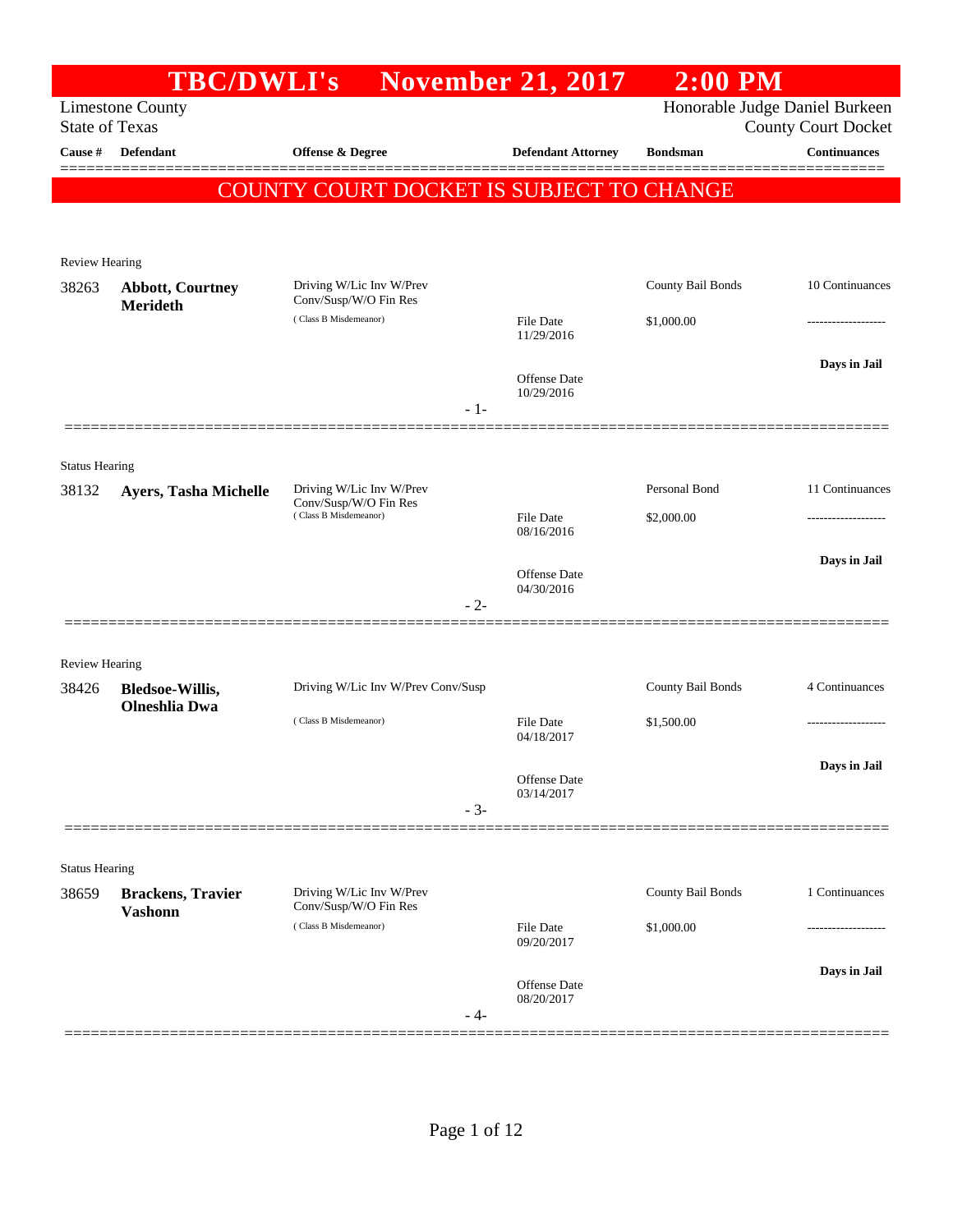|                         | <b>TBC/DWLI's</b>        |                                          | <b>November 21, 2017</b>          | $2:00$ PM         |                                |
|-------------------------|--------------------------|------------------------------------------|-----------------------------------|-------------------|--------------------------------|
|                         | <b>Limestone County</b>  |                                          |                                   |                   | Honorable Judge Daniel Burkeen |
| <b>State of Texas</b>   |                          |                                          |                                   |                   | <b>County Court Docket</b>     |
| Cause #                 | Defendant                | <b>Offense &amp; Degree</b>              | <b>Defendant Attorney</b>         | <b>Bondsman</b>   | <b>Continuances</b>            |
|                         |                          | COUNTY COURT DOCKET IS SUBJECT TO CHANGE |                                   |                   |                                |
|                         |                          |                                          |                                   |                   |                                |
|                         |                          |                                          |                                   |                   |                                |
| Review Hearing<br>38342 | <b>Briscoe, Thrence</b>  | Driving W/Lic Inv W/Prev                 |                                   | Personal Bond     | 8 Continuances                 |
|                         | <b>Deshone</b>           | Conv/Susp/W/O Fin Res                    |                                   |                   |                                |
|                         |                          | (Class B Misdemeanor)                    | File Date<br>01/26/2017           | \$1,000.00        |                                |
|                         |                          |                                          |                                   |                   | Days in Jail                   |
|                         |                          |                                          | Offense Date<br>01/08/2017        |                   |                                |
|                         |                          | $-5-$                                    |                                   |                   |                                |
|                         |                          |                                          |                                   |                   |                                |
| Theft By Check          |                          |                                          |                                   |                   |                                |
| 38278                   | <b>Broadnax, Brandon</b> | Theft Prop >=\$750<\$2,500               |                                   | County Bail Bonds | 10 Continuances                |
|                         | <b>Marquis</b>           | (Class A Misdemeanor)                    | File Date                         | \$2,000.00        |                                |
|                         |                          |                                          | 12/09/2016                        |                   |                                |
|                         |                          |                                          | Offense Date                      |                   | Days in Jail                   |
|                         |                          | $-6-$                                    | 03/03/2016                        |                   |                                |
|                         |                          |                                          |                                   |                   |                                |
| Theft By Check          |                          |                                          |                                   |                   |                                |
| 34522                   | Castano, Veronica        | Theft Prop>=\$20<\$500 By Check          | Reed, Justin                      | Reed, Justin      | 8 Continuances                 |
|                         |                          | (Class B Misdemeanor)                    | <b>File Date</b><br>08/09/2010    | \$2,000.00        |                                |
|                         |                          |                                          |                                   |                   |                                |
|                         |                          |                                          | Offense Date                      |                   | Days in Jail                   |
|                         |                          | $-7-$                                    | 07/15/2008                        |                   |                                |
|                         |                          |                                          |                                   |                   |                                |
| Theft By Check          |                          |                                          |                                   |                   |                                |
| 37939                   | Davis, Brian             | Theft Prop>=\$20<\$500 By Check          |                                   | County Bail Bonds | 18 Continuances                |
|                         |                          | (Class B Misdemeanor)                    | File Date<br>05/04/2016           | \$1,000.00        |                                |
|                         |                          |                                          |                                   |                   | Days in Jail                   |
|                         |                          |                                          | <b>Offense</b> Date<br>05/28/2014 |                   |                                |
|                         |                          | $-8-$                                    |                                   |                   |                                |
|                         |                          |                                          |                                   |                   |                                |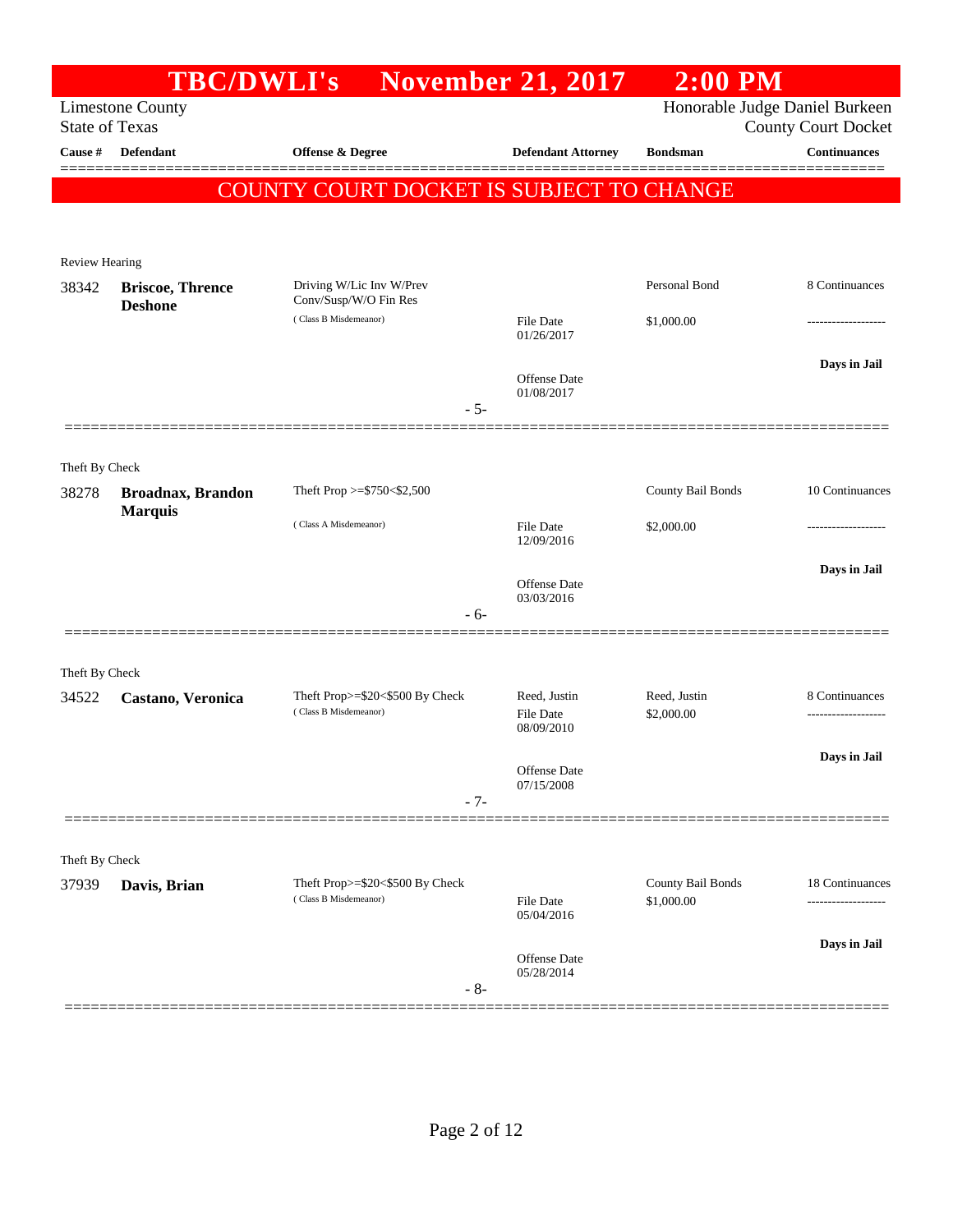|                                | <b>TBC/DWLI's</b>                     |                                                   | <b>November 21, 2017</b>          | $2:00$ PM                   |                                                              |
|--------------------------------|---------------------------------------|---------------------------------------------------|-----------------------------------|-----------------------------|--------------------------------------------------------------|
| <b>State of Texas</b>          | <b>Limestone County</b>               |                                                   |                                   |                             | Honorable Judge Daniel Burkeen<br><b>County Court Docket</b> |
| Cause #                        | <b>Defendant</b>                      | Offense & Degree                                  | <b>Defendant Attorney</b>         | <b>Bondsman</b>             | <b>Continuances</b>                                          |
|                                |                                       | COUNTY COURT DOCKET IS SUBJECT TO CHANGE          |                                   |                             |                                                              |
| <b>Status Hearing</b>          |                                       |                                                   |                                   |                             |                                                              |
| 38348                          | Dickerson, Stephanie<br><b>Denise</b> | Driving W/Lic Inv W/Prev<br>Conv/Susp/W/O Fin Res |                                   | Personal Bond               | 6 Continuances                                               |
|                                |                                       | (Class B Misdemeanor)                             | <b>File Date</b><br>01/26/2017    | \$1,000.00                  |                                                              |
|                                |                                       | $-9-$                                             | <b>Offense</b> Date<br>12/10/2016 |                             | Days in Jail                                                 |
|                                |                                       |                                                   |                                   |                             |                                                              |
| <b>Status Hearing</b><br>38407 | Dickerson, Stephanie<br><b>Denise</b> | Bail Jumping And Fail To Appear                   |                                   | County Bail Bonds           | 6 Continuances                                               |
|                                |                                       | (Class A Misdemeanor)                             | <b>File Date</b><br>03/22/2017    | \$2,000.00                  |                                                              |
|                                |                                       |                                                   | <b>Offense</b> Date<br>03/01/2017 |                             | Days in Jail                                                 |
|                                |                                       | $-10-$                                            |                                   |                             |                                                              |
| Theft By Check                 |                                       |                                                   |                                   |                             |                                                              |
| 37941                          | <b>Evans, Quincey</b>                 | Theft Prop>=\$20<\$500 By Check                   |                                   | Personal Bond               | 17 Continuances                                              |
|                                | Charles, Jr.                          | (Class B Misdemeanor)                             | File Date<br>05/04/2016           | \$1,000.00                  | -------------------                                          |
|                                |                                       | $-11-$                                            | Offense Date<br>02/06/2015        |                             | Days in Jail                                                 |
|                                |                                       |                                                   |                                   |                             |                                                              |
| Theft By Check                 |                                       |                                                   |                                   |                             |                                                              |
| 38474                          | <b>Flesher, Pamela Alice</b>          | Theft Prop >=\$100<\$750<br>(Class B Misdemeanor) | <b>File Date</b><br>05/08/2017    | Personal Bond<br>\$1,000.00 | 1 Continuances                                               |
|                                |                                       | $-12-$                                            | Offense Date<br>12/16/2015        |                             | Days in Jail                                                 |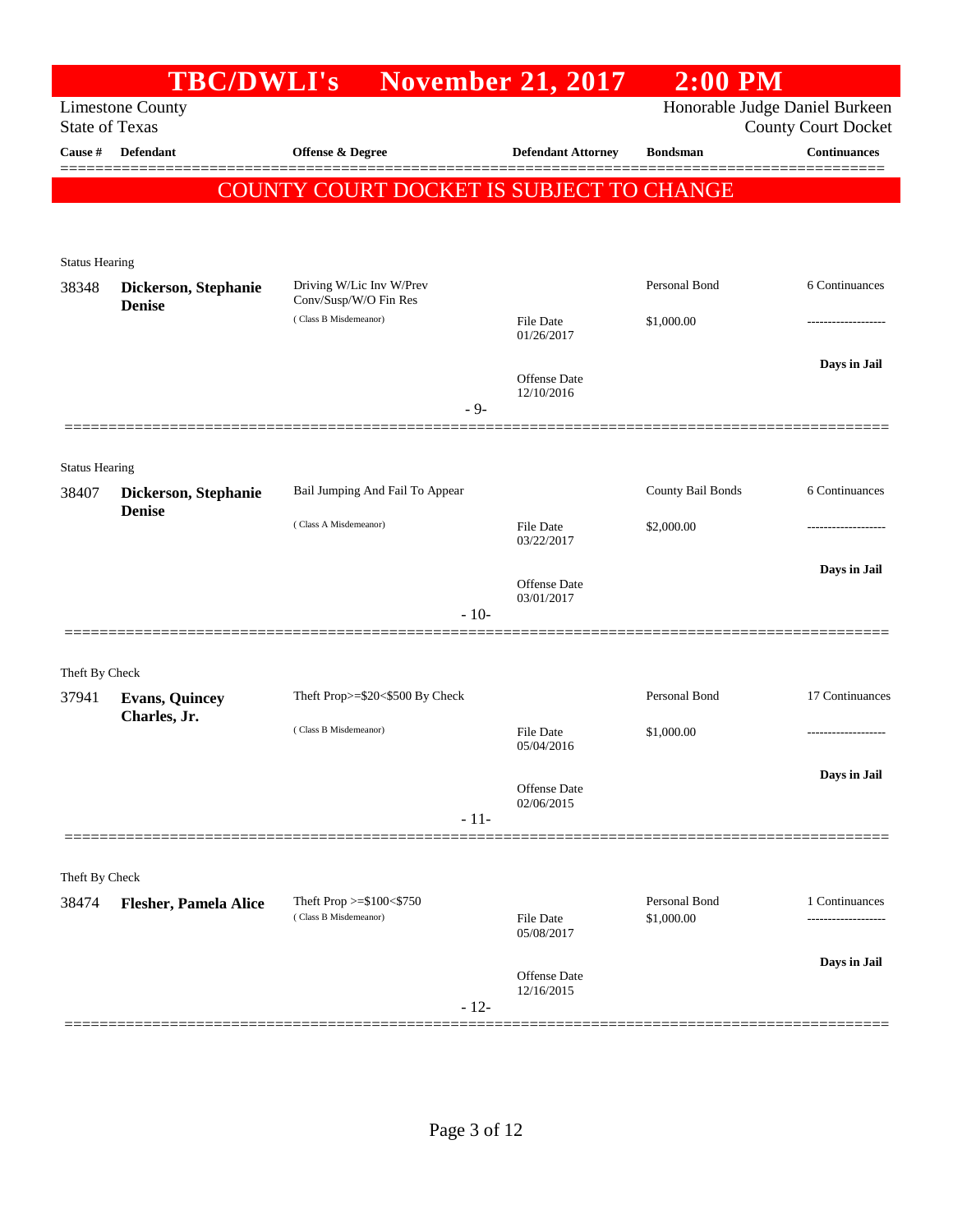|                                | <b>TBC/DWLI's</b>       |                                                          |        | <b>November 21, 2017</b>       | $2:00$ PM                       |                                                              |
|--------------------------------|-------------------------|----------------------------------------------------------|--------|--------------------------------|---------------------------------|--------------------------------------------------------------|
| <b>State of Texas</b>          | <b>Limestone County</b> |                                                          |        |                                |                                 | Honorable Judge Daniel Burkeen<br><b>County Court Docket</b> |
| Cause #                        | <b>Defendant</b>        | <b>Offense &amp; Degree</b>                              |        | <b>Defendant Attorney</b>      | <b>Bondsman</b>                 | <b>Continuances</b>                                          |
|                                |                         | COUNTY COURT DOCKET IS SUBJECT TO CHANGE                 |        |                                |                                 |                                                              |
|                                |                         |                                                          |        |                                |                                 |                                                              |
|                                |                         |                                                          |        |                                |                                 |                                                              |
| Theft By Check                 |                         | Theft Prop>=\$20<\$500 By Check                          |        |                                | County Bail Bonds               | 9 Continuances                                               |
| 37787                          | Flores, Israel, III     | (Class B Misdemeanor)                                    |        | <b>File Date</b><br>01/25/2016 | \$1,000.00                      | ------------------                                           |
|                                |                         |                                                          |        | Offense Date<br>04/19/2014     |                                 | Days in Jail                                                 |
|                                |                         |                                                          | $-13-$ |                                |                                 |                                                              |
|                                |                         |                                                          |        |                                |                                 |                                                              |
| Theft By Check<br>37877        | Garcia, Jose            | Theft Prop >=\$100<\$750                                 |        | Reed, Benjie                   | Reed, Benjie                    | 16 Continuances                                              |
|                                |                         | (Class B Misdemeanor)                                    |        | <b>File Date</b><br>03/31/2016 | \$1,000.00                      |                                                              |
|                                |                         |                                                          |        | Offense Date                   |                                 | Days in Jail                                                 |
|                                |                         |                                                          | $-14-$ | 10/01/2015                     |                                 |                                                              |
|                                |                         |                                                          |        |                                |                                 |                                                              |
| Theft By Check                 |                         |                                                          |        |                                |                                 |                                                              |
| 38496                          | Gwin, Karla S.          | Theft Prop $>=$ \$100 $<$ \$750<br>(Class B Misdemeanor) |        | <b>File Date</b>               | County Bail Bonds<br>\$1,000.00 | 2 Continuances<br>------------------                         |
|                                |                         |                                                          |        | 05/11/2017                     |                                 |                                                              |
|                                |                         |                                                          |        | Offense Date<br>09/27/2016     |                                 | Days in Jail                                                 |
|                                |                         |                                                          | $-15-$ |                                |                                 |                                                              |
|                                |                         |                                                          |        |                                |                                 |                                                              |
| <b>Status Hearing</b><br>38459 | Hall, Serderrick        | Driving W/Lic Inv W/Prev                                 |        |                                | County Bail Bonds               | 2 Continuances                                               |
|                                | <b>Danielle</b>         | Conv/Susp/W/O Fin Res<br>(Class B Misdemeanor)           |        | <b>File Date</b><br>04/27/2017 | \$2,000.00                      |                                                              |
|                                |                         |                                                          |        |                                |                                 | Days in Jail                                                 |
|                                |                         |                                                          | $-16-$ | Offense Date<br>02/23/2017     |                                 |                                                              |
|                                |                         |                                                          |        |                                |                                 |                                                              |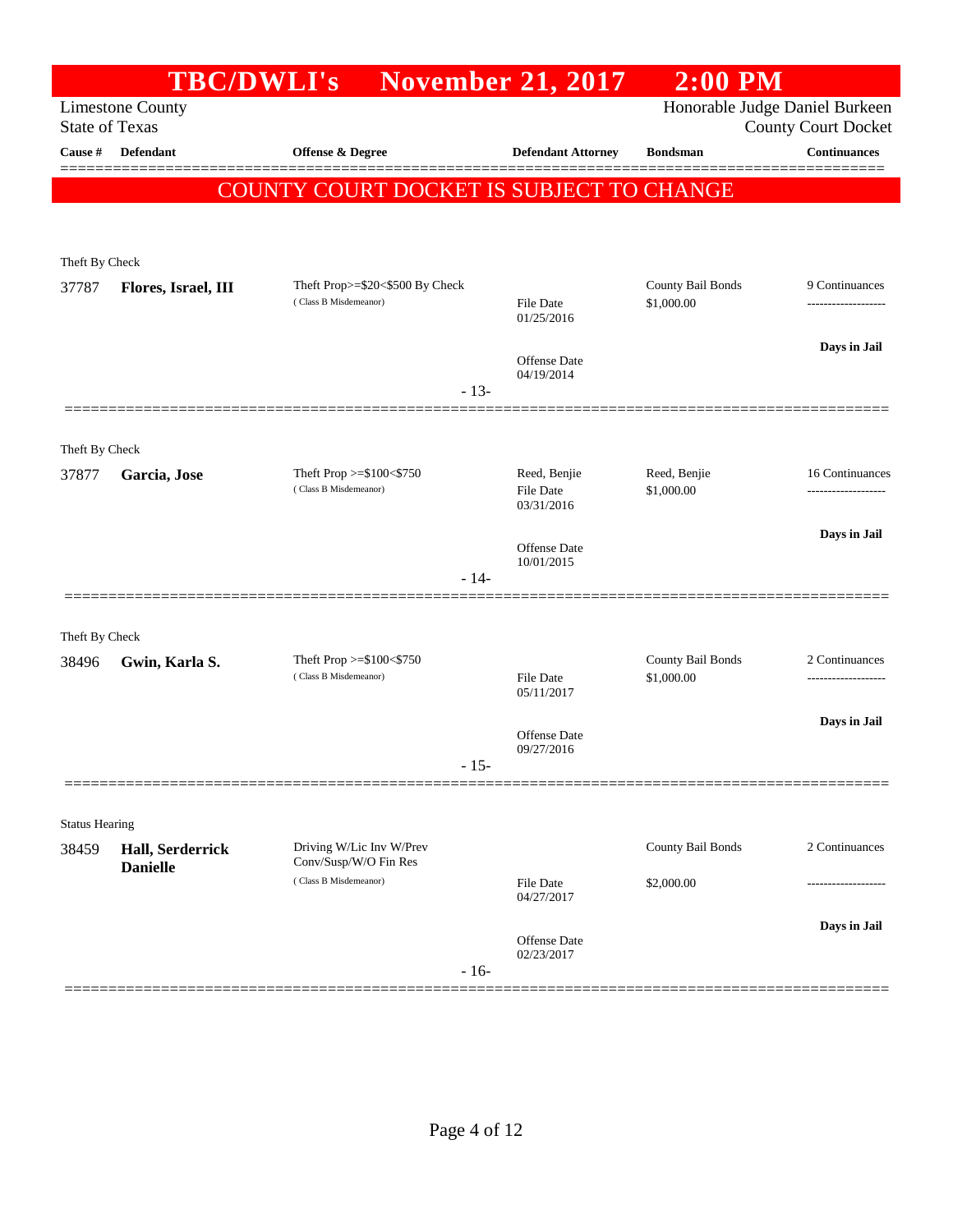|                                | <b>TBC/DWLI's</b>           |                                                          | <b>November 21, 2017</b>       | $2:00$ PM         |                                                              |
|--------------------------------|-----------------------------|----------------------------------------------------------|--------------------------------|-------------------|--------------------------------------------------------------|
| <b>State of Texas</b>          | <b>Limestone County</b>     |                                                          |                                |                   | Honorable Judge Daniel Burkeen<br><b>County Court Docket</b> |
| Cause #                        | Defendant                   | <b>Offense &amp; Degree</b>                              | <b>Defendant Attorney</b>      | <b>Bondsman</b>   | <b>Continuances</b>                                          |
|                                |                             | <b>COUNTY COURT DOCKET IS SUBJECT TO CHANGE</b>          |                                |                   |                                                              |
|                                |                             |                                                          |                                |                   |                                                              |
| <b>Review Hearing</b>          |                             |                                                          |                                |                   |                                                              |
| 38125                          | Hawkins, Gary               | Driving W/Lic Inv W/Prev                                 |                                | County Bail Bonds | 11 Continuances                                              |
|                                | <b>Michael</b>              | Conv/Susp/W/O Fin Res<br>(Class B Misdemeanor)           | <b>File Date</b><br>08/16/2016 | \$1,500.00        |                                                              |
|                                |                             |                                                          | Offense Date<br>04/17/2016     |                   | Days in Jail                                                 |
|                                |                             | $-17-$                                                   |                                |                   |                                                              |
|                                |                             |                                                          |                                |                   |                                                              |
| <b>Review Hearing</b><br>38650 | Herring, Jeremy Scott       | Driving W/Lic Inv W/Prev                                 |                                | Jeremy Herring    | 2 Continuances                                               |
|                                |                             | Conv/Susp/W/O Fin Res<br>(Class B Misdemeanor)           | <b>File Date</b>               | \$1,000.00        |                                                              |
|                                |                             |                                                          | 09/18/2017                     |                   |                                                              |
|                                |                             |                                                          | Offense Date<br>08/02/2017     |                   | <b>34 Days in Jail</b>                                       |
|                                |                             | $-18-$                                                   |                                |                   |                                                              |
|                                |                             |                                                          |                                |                   |                                                              |
| <b>Review Hearing</b><br>36871 | <b>Jackson, Brent Wayne</b> | Driving W/Lic Inv W/Prev                                 |                                | County Bail Bonds | 13 Continuances                                              |
|                                |                             | Conv/Susp/W/O Fin Res<br>(Class B Misdemeanor)           | <b>File Date</b>               | \$3,000.00        |                                                              |
|                                |                             |                                                          | 03/13/2014                     |                   |                                                              |
|                                |                             |                                                          | Offense Date<br>02/06/2014     |                   | Days in Jail                                                 |
|                                |                             | $-19-$                                                   |                                |                   |                                                              |
|                                |                             |                                                          |                                |                   |                                                              |
| Theft By Check                 |                             |                                                          |                                | Personal Bond     |                                                              |
| 37995                          | King, Virginia              | Theft Prop>=\$20<\$500 By Check<br>(Class B Misdemeanor) | <b>File Date</b><br>05/23/2016 | \$1,000.00        | 5 Continuances                                               |
|                                |                             |                                                          | Offense Date<br>01/14/2015     |                   | Days in Jail                                                 |
|                                |                             | $-20-$                                                   |                                |                   |                                                              |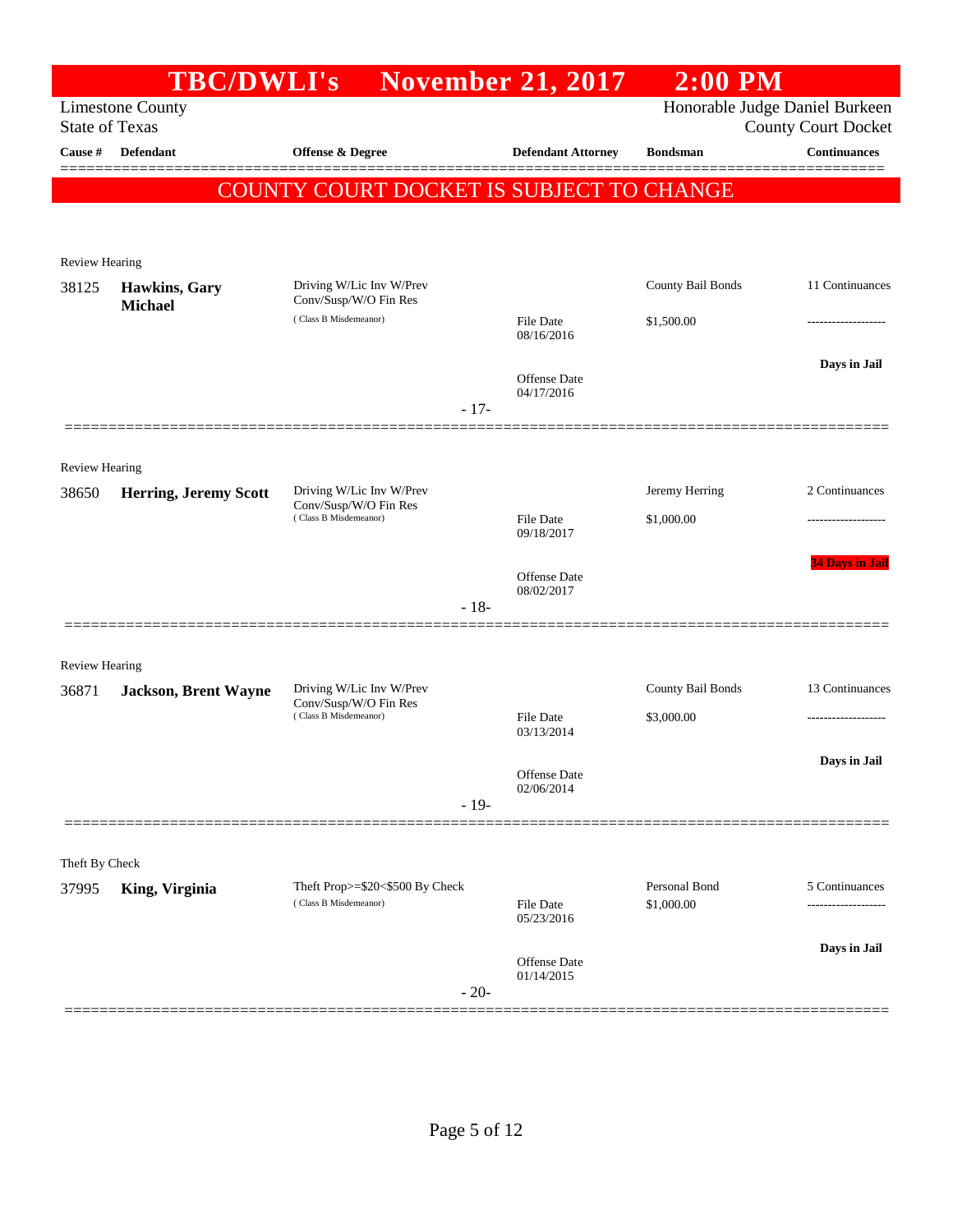|                         | <b>TBC/DWLI's</b>          |                                                                  | <b>November 21, 2017</b>          | $2:00$ PM                      |                            |
|-------------------------|----------------------------|------------------------------------------------------------------|-----------------------------------|--------------------------------|----------------------------|
| <b>State of Texas</b>   | <b>Limestone County</b>    |                                                                  |                                   | Honorable Judge Daniel Burkeen | <b>County Court Docket</b> |
| Cause #                 | Defendant                  | <b>Offense &amp; Degree</b>                                      | <b>Defendant Attorney</b>         | <b>Bondsman</b>                | <b>Continuances</b>        |
|                         |                            |                                                                  |                                   |                                |                            |
|                         |                            | COUNTY COURT DOCKET IS SUBJECT TO CHANGE                         |                                   |                                |                            |
|                         |                            |                                                                  |                                   |                                |                            |
| Theft By Check          |                            |                                                                  |                                   |                                |                            |
| 36663                   | Latham, Jimmie             | Theft Prop $>=$ \$20 $<$ \$500 By Check<br>(Class B Misdemeanor) | File Date                         | Personal Bond<br>\$1,000.00    | 9 Continuances             |
|                         |                            |                                                                  | 10/29/2013                        |                                |                            |
|                         |                            |                                                                  | <b>Offense Date</b>               |                                | Days in Jail               |
|                         |                            | $-21-$                                                           | 05/23/2012                        |                                |                            |
|                         |                            |                                                                  |                                   |                                |                            |
| Theft By Check          |                            |                                                                  |                                   |                                |                            |
| 34725                   | Lauderdale, William        | Theft Prop>=\$20<\$500 By Check                                  |                                   | Bail America                   | 1 Continuances             |
|                         |                            | (Class B Misdemeanor)                                            | File Date<br>08/27/2010           | \$2,000.00                     | -----------------          |
|                         |                            |                                                                  |                                   |                                | Days in Jail               |
|                         |                            |                                                                  | <b>Offense Date</b><br>04/08/2009 |                                |                            |
|                         |                            | $-22-$                                                           |                                   |                                |                            |
|                         |                            |                                                                  |                                   |                                |                            |
| <b>Status Hearing</b>   |                            | Driving W/Lic Inv W/Prev                                         |                                   | County Bail Bonds              | 9 Continuances             |
| 38284                   | <b>Mack, Eric Labreece</b> | Conv/Susp/W/O Fin Res<br>(Class B Misdemeanor)                   | File Date                         | \$1,000.00                     |                            |
|                         |                            |                                                                  | 12/19/2016                        |                                |                            |
|                         |                            |                                                                  | Offense Date                      |                                | <b>28 Days in Jail</b>     |
|                         |                            |                                                                  | 11/03/2016                        |                                |                            |
|                         |                            | $-23-$                                                           |                                   |                                |                            |
|                         |                            |                                                                  |                                   |                                |                            |
| Theft By Check<br>38155 | <b>Mansel, Sandy Kay</b>   | Theft Prop>=\$20<\$500 By Check                                  |                                   | County Bail Bonds              | 5 Continuances             |
|                         |                            | (Class B Misdemeanor)                                            | File Date<br>08/26/2016           | \$1,000.00                     | ------------------         |
|                         |                            |                                                                  |                                   |                                | Days in Jail               |
|                         |                            |                                                                  | <b>Offense Date</b><br>07/16/2015 |                                |                            |
|                         |                            | $-24-$                                                           |                                   |                                |                            |
|                         |                            |                                                                  |                                   |                                |                            |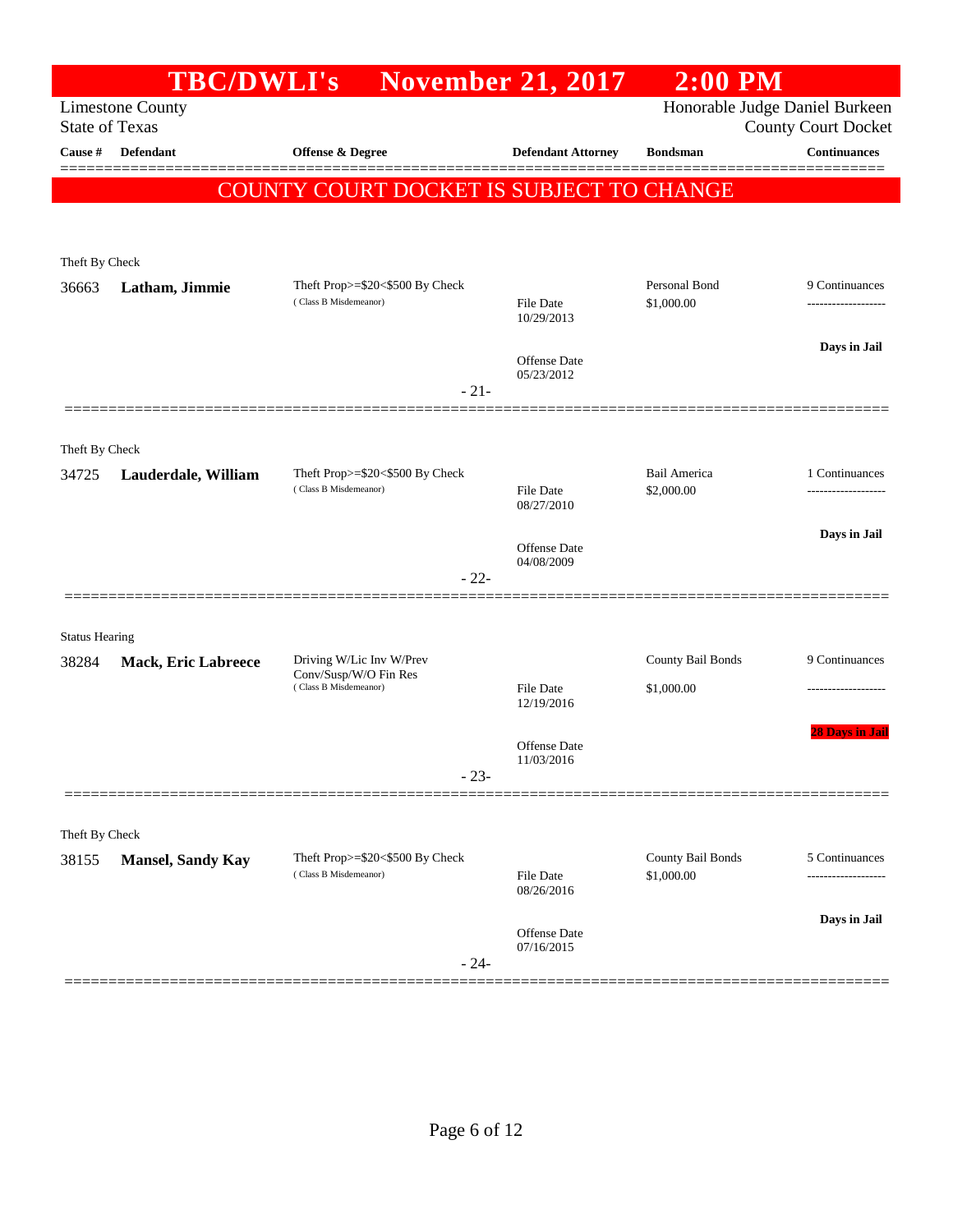|                       |                            | <b>TBC/DWLI's</b> November 21, 2017               |        |                                   | $2:00$ PM         |                                |
|-----------------------|----------------------------|---------------------------------------------------|--------|-----------------------------------|-------------------|--------------------------------|
|                       | <b>Limestone County</b>    |                                                   |        |                                   |                   | Honorable Judge Daniel Burkeen |
| <b>State of Texas</b> |                            |                                                   |        |                                   |                   | <b>County Court Docket</b>     |
| Cause #               | Defendant                  | Offense & Degree                                  |        | <b>Defendant Attorney</b>         | <b>Bondsman</b>   | <b>Continuances</b>            |
|                       |                            | COUNTY COURT DOCKET IS SUBJECT TO CHANGE          |        |                                   |                   |                                |
|                       |                            |                                                   |        |                                   |                   |                                |
|                       |                            |                                                   |        |                                   |                   |                                |
| <b>Review Hearing</b> |                            |                                                   |        |                                   |                   |                                |
| 37974                 | <b>Moore, Twyla Denise</b> | Driving W/Lic Inv W/Prev<br>Conv/Susp/W/O Fin Res |        |                                   | Personal Bond     | 11 Continuances                |
|                       |                            | (Class B Misdemeanor)                             |        | <b>File Date</b><br>05/19/2016    | \$2,000.00        |                                |
|                       |                            |                                                   |        |                                   |                   | Days in Jail                   |
|                       |                            |                                                   |        | <b>Offense</b> Date<br>04/30/2016 |                   |                                |
|                       |                            |                                                   | $-25-$ |                                   |                   |                                |
|                       |                            |                                                   |        |                                   |                   |                                |
| Review Hearing        |                            |                                                   |        |                                   |                   |                                |
| 38223                 | Morris-Dominguez,          | Driving W/Lic Inv W/Prev                          |        |                                   | County Bail Bonds | 9 Continuances                 |
|                       | <b>Mario D</b>             | Conv/Susp/W/O Fin Res<br>(Class B Misdemeanor)    |        | <b>File Date</b>                  | \$1,500.00        | .                              |
|                       |                            |                                                   |        | 11/04/2016                        |                   |                                |
|                       |                            |                                                   |        |                                   |                   | Days in Jail                   |
|                       |                            |                                                   |        | <b>Offense</b> Date<br>10/03/2016 |                   |                                |
|                       |                            |                                                   | $-26-$ |                                   |                   |                                |
|                       |                            |                                                   |        |                                   |                   |                                |
| <b>Status Hearing</b> |                            |                                                   |        |                                   |                   |                                |
| 38605                 | Owens, Tara Leigh          | Driving W/Lic Inv W/Prev<br>Conv/Susp/W/O Fin Res |        |                                   | Personal Bond     | 2 Continuances                 |
|                       |                            | (Class B Misdemeanor)                             |        | <b>File Date</b><br>08/21/2017    | \$2,000.00        |                                |
|                       |                            |                                                   |        |                                   |                   | Days in Jail                   |
|                       |                            |                                                   |        | Offense Date<br>04/20/2017        |                   |                                |
|                       |                            |                                                   | $-27-$ |                                   |                   |                                |
|                       |                            |                                                   |        |                                   |                   |                                |
| Review Hearing        |                            |                                                   |        |                                   |                   |                                |
| 38171                 | Price, Crystal Javon       | Driving W/Lic Inv W/Prev                          |        |                                   | Personal Bond     | 8 Continuances                 |
|                       |                            | Conv/Susp/W/O Fin Res<br>(Class B Misdemeanor)    |        | <b>File Date</b>                  | \$2,000.00        |                                |
|                       |                            |                                                   |        | 09/15/2016                        |                   |                                |
|                       |                            |                                                   |        | Offense Date                      |                   | Days in Jail                   |
|                       |                            |                                                   | $-28-$ | 01/14/2016                        |                   |                                |
|                       |                            |                                                   |        |                                   |                   |                                |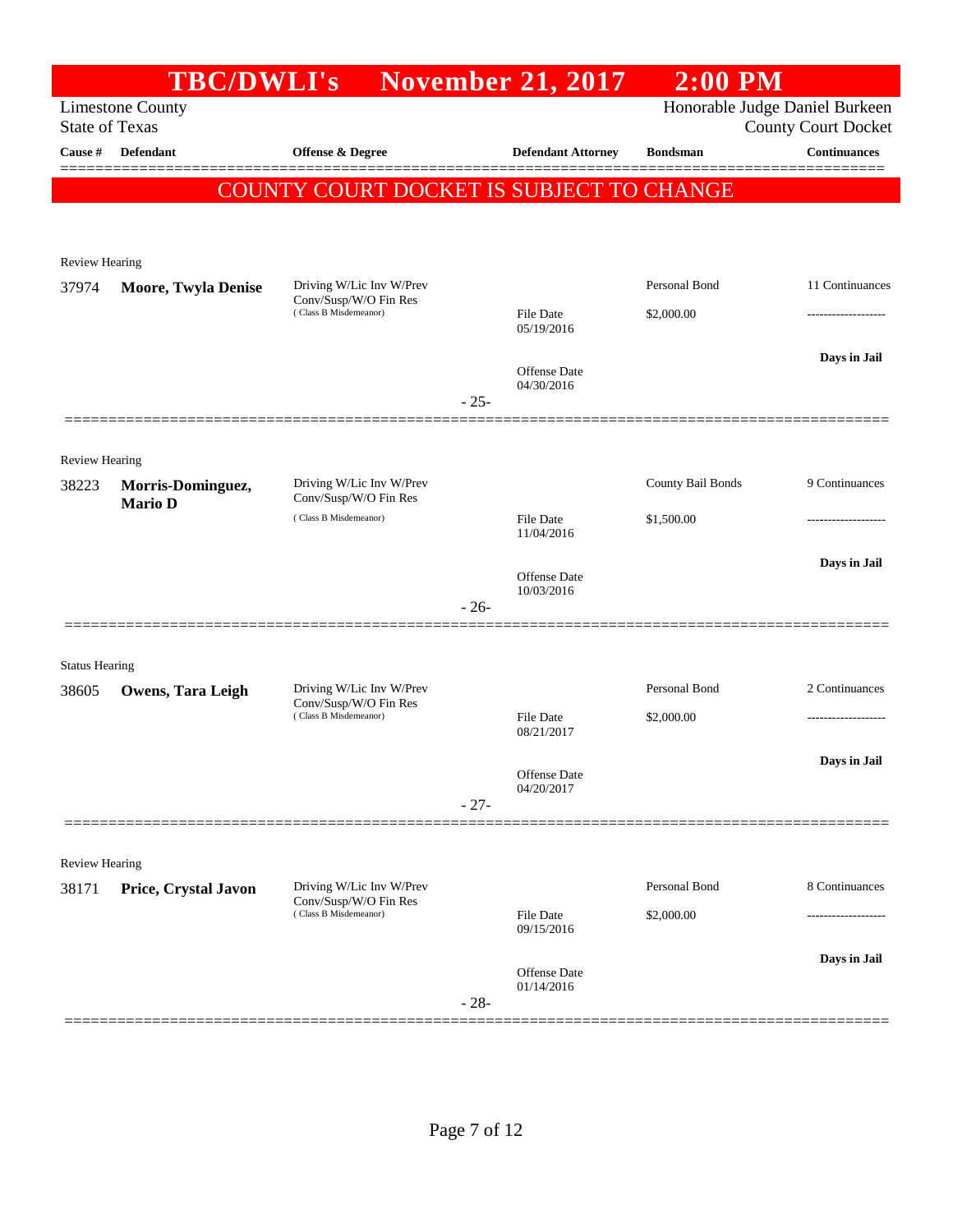|                       | <b>TBC/DWLI's</b>                     |                                                          | <b>November 21, 2017</b>          | $2:00$ PM                      |                            |
|-----------------------|---------------------------------------|----------------------------------------------------------|-----------------------------------|--------------------------------|----------------------------|
| <b>State of Texas</b> | <b>Limestone County</b>               |                                                          |                                   | Honorable Judge Daniel Burkeen | <b>County Court Docket</b> |
| Cause #               | Defendant                             | <b>Offense &amp; Degree</b>                              | <b>Defendant Attorney</b>         | <b>Bondsman</b>                | <b>Continuances</b>        |
|                       |                                       | COUNTY COURT DOCKET IS SUBJECT TO CHANGE                 |                                   |                                |                            |
|                       |                                       |                                                          |                                   |                                |                            |
| <b>Review Hearing</b> |                                       |                                                          |                                   |                                |                            |
| 38539                 | Price, Crystal Javon                  | Driving W/Lic Inv W/Prev                                 |                                   | County Bail Bonds              | 3 Continuances             |
|                       |                                       | Conv/Susp/W/O Fin Res<br>(Class B Misdemeanor)           | File Date                         | \$2,000.00                     |                            |
|                       |                                       |                                                          | 06/20/2017                        |                                |                            |
|                       |                                       |                                                          | Offense Date<br>05/12/2017        |                                | Days in Jail               |
|                       |                                       | $-29-$                                                   |                                   |                                |                            |
|                       |                                       |                                                          |                                   |                                |                            |
| Theft By Check        |                                       |                                                          |                                   |                                |                            |
| 37978                 | Price, Twamocka                       | Theft Prop>=\$20<\$500 By Check<br>(Class B Misdemeanor) | File Date                         | Personal Bond<br>\$1,000.00    | 16 Continuances            |
|                       |                                       |                                                          | 05/23/2016                        |                                |                            |
|                       |                                       |                                                          | <b>Offense Date</b><br>09/15/2014 |                                | Days in Jail               |
|                       |                                       | $-30-$                                                   |                                   |                                |                            |
|                       |                                       |                                                          |                                   |                                |                            |
| Theft By Check        |                                       |                                                          |                                   |                                |                            |
| 37979                 | Price, Twamocka                       | Theft Prop>=\$20<\$500 By Check<br>(Class B Misdemeanor) | File Date                         | Personal Bond<br>\$1,000.00    | 16 Continuances            |
|                       |                                       |                                                          | 05/23/2016                        |                                |                            |
|                       |                                       |                                                          | Offense Date<br>09/11/2014        |                                | Days in Jail               |
|                       |                                       | $-31-$                                                   |                                   |                                |                            |
|                       |                                       |                                                          |                                   |                                |                            |
|                       | Hearing On Motion To Revoke Probation | No Drivers License; Motion To Revoke                     |                                   | Qaddura, Jamal Bankers         | 8 Continuances             |
| 23986                 | <b>Ramos, Vincent</b>                 | Probation<br>(Class B Misdemeanor; Class B Misdemeanor)  | File Date                         | \$1,000.00                     |                            |
|                       |                                       |                                                          | 02/21/2000                        |                                |                            |
|                       |                                       |                                                          | Offense Date                      |                                | Days in Jail               |
|                       |                                       |                                                          | 02/21/2000;<br>02/21/2000         |                                |                            |
|                       |                                       | $-32-$                                                   |                                   |                                |                            |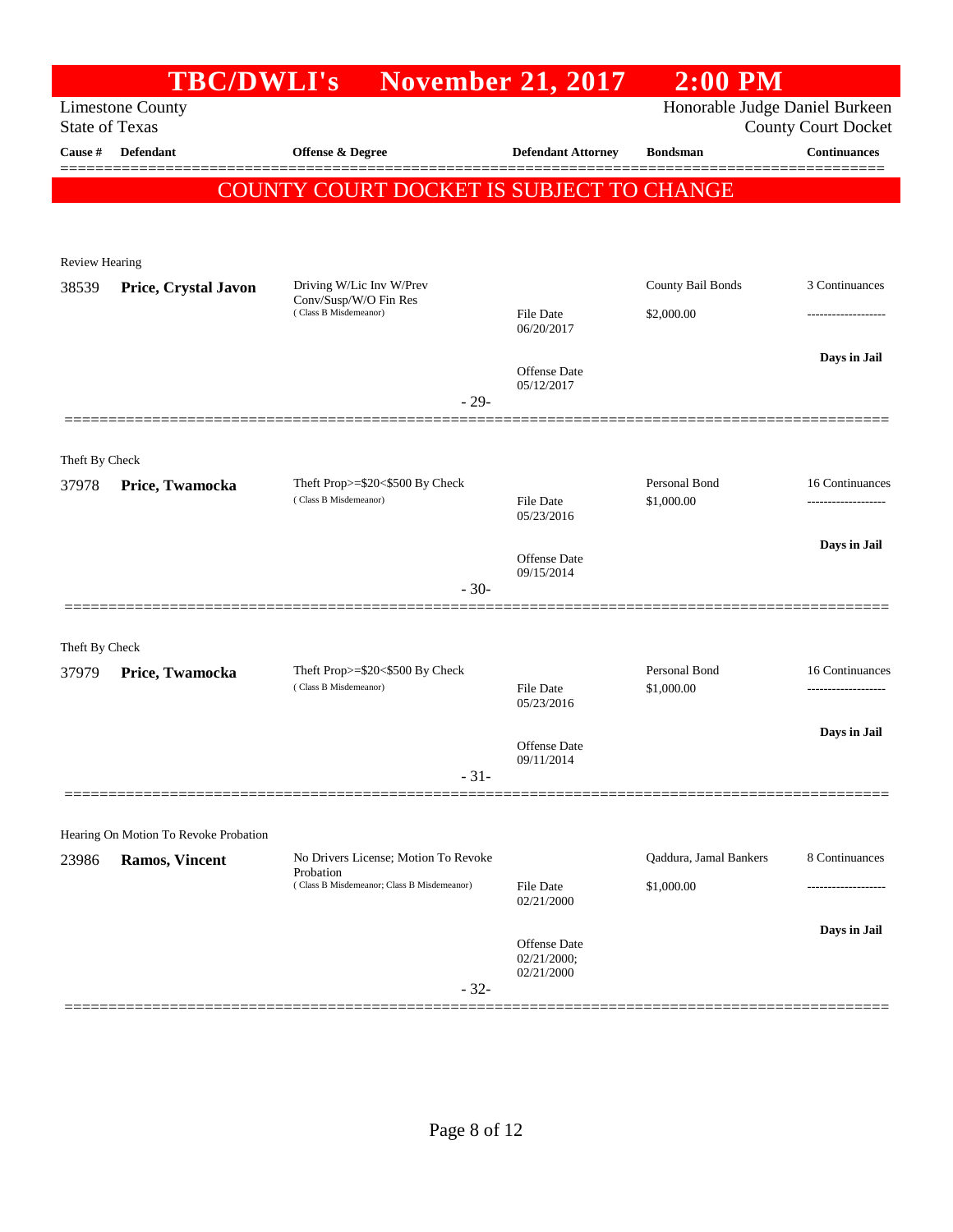|                       |                                            | <b>TBC/DWLI's</b>                                        | <b>November 21, 2017</b>          | $2:00$ PM         |                                |
|-----------------------|--------------------------------------------|----------------------------------------------------------|-----------------------------------|-------------------|--------------------------------|
|                       | <b>Limestone County</b>                    |                                                          |                                   |                   | Honorable Judge Daniel Burkeen |
| <b>State of Texas</b> |                                            |                                                          |                                   |                   | <b>County Court Docket</b>     |
| Cause #               | <b>Defendant</b>                           | Offense & Degree                                         | <b>Defendant Attorney</b>         | <b>Bondsman</b>   | <b>Continuances</b>            |
|                       |                                            | COUNTY COURT DOCKET IS SUBJECT TO CHANGE                 |                                   |                   |                                |
|                       |                                            |                                                          |                                   |                   |                                |
|                       |                                            |                                                          |                                   |                   |                                |
| <b>Status Hearing</b> |                                            |                                                          |                                   |                   |                                |
| 38377                 | Ray, Jenifer Rena                          | Driving W/lic Inv W/prev<br>Conv/susp/w/o Fin Res        |                                   | Personal Bond     | 6 Continuances                 |
|                       |                                            | (Class B Misdemeanor)                                    | File Date<br>02/17/2017           | \$2,000.00        | ---------------                |
|                       |                                            |                                                          |                                   |                   | Days in Jail                   |
|                       |                                            |                                                          | <b>Offense Date</b><br>01/25/2017 |                   |                                |
|                       |                                            | $-33-$                                                   |                                   |                   |                                |
|                       |                                            |                                                          |                                   |                   |                                |
| <b>Status Hearing</b> |                                            |                                                          |                                   |                   |                                |
| 38448                 | Ray, Jenifer Rena                          | Bail Jumping And Fail To Appear<br>(Class A Misdemeanor) |                                   | County Bail Bonds | 6 Continuances                 |
|                       |                                            |                                                          | <b>File Date</b><br>04/25/2017    | \$3,000.00        |                                |
|                       |                                            |                                                          |                                   |                   | Days in Jail                   |
|                       |                                            |                                                          | Offense Date<br>04/06/2017        |                   |                                |
|                       |                                            | $-34-$                                                   |                                   |                   |                                |
|                       |                                            |                                                          |                                   |                   |                                |
| <b>Status Hearing</b> |                                            |                                                          |                                   |                   |                                |
| 38347                 | <b>Ritchie, Sterling</b><br><b>Everett</b> | Driving W/Lic Inv W/Prev<br>Conv/Susp/W/O Fin Res        |                                   | Player Bail Bonds | 5 Continuances                 |
|                       |                                            | (Class B Misdemeanor)                                    | File Date                         | \$2,500.00        |                                |
|                       |                                            |                                                          | 01/26/2017                        |                   |                                |
|                       |                                            |                                                          | Offense Date                      |                   | Days in Jail                   |
|                       |                                            | $-35-$                                                   | 12/20/2016                        |                   |                                |
|                       |                                            |                                                          |                                   |                   |                                |
| Theft By Check        |                                            |                                                          |                                   |                   |                                |
| 37984                 | <b>Saling, Corey</b>                       | Theft Prop>=\$20<\$500 By Check                          |                                   | County Bail Bonds | 1 Continuances                 |
|                       |                                            | (Class B Misdemeanor)                                    | File Date<br>05/23/2016           | \$1,000.00        |                                |
|                       |                                            |                                                          |                                   |                   | Days in Jail                   |
|                       |                                            |                                                          | Offense Date<br>05/28/2015        |                   |                                |
|                       |                                            | $-36-$                                                   |                                   |                   |                                |
|                       |                                            |                                                          |                                   |                   |                                |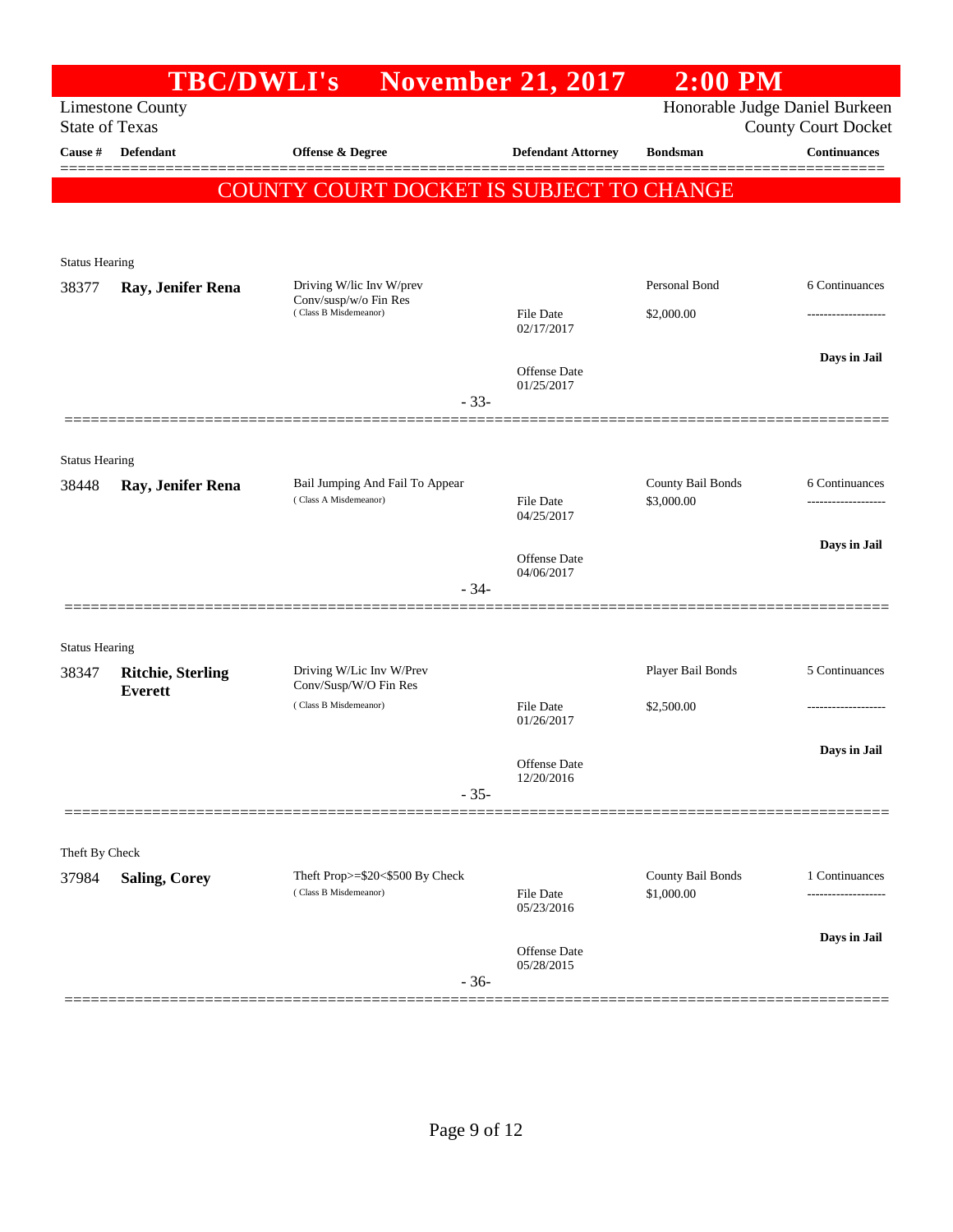|                                | <b>TBC/DWLI's</b>                    |                                                                            | <b>November 21, 2017</b>       | $2:00$ PM                      |                                     |
|--------------------------------|--------------------------------------|----------------------------------------------------------------------------|--------------------------------|--------------------------------|-------------------------------------|
|                                | <b>Limestone County</b>              |                                                                            |                                |                                | Honorable Judge Daniel Burkeen      |
| <b>State of Texas</b>          |                                      |                                                                            |                                |                                | <b>County Court Docket</b>          |
| Cause #                        | Defendant                            | Offense & Degree                                                           | <b>Defendant Attorney</b>      | <b>Bondsman</b>                | <b>Continuances</b>                 |
|                                |                                      | COUNTY COURT DOCKET IS SUBJECT TO CHANGE                                   |                                |                                |                                     |
|                                |                                      |                                                                            |                                |                                |                                     |
|                                |                                      |                                                                            |                                |                                |                                     |
| <b>Status Hearing</b>          |                                      |                                                                            |                                | Personal Bond                  | 1 Continuances                      |
| 38620                          | Samora, Tiffany Jo                   | Driving W/Lic Inv W/Prev<br>Conv/Susp/W/O Fin Res<br>(Class B Misdemeanor) |                                |                                |                                     |
|                                |                                      |                                                                            | File Date<br>08/24/2017        | \$1,000.00                     |                                     |
|                                |                                      |                                                                            |                                |                                | Days in Jail                        |
|                                |                                      |                                                                            | Offense Date<br>08/18/2017     |                                |                                     |
|                                |                                      | $-37-$                                                                     |                                |                                |                                     |
|                                |                                      |                                                                            |                                |                                |                                     |
| Theft By Check                 |                                      |                                                                            |                                |                                |                                     |
| 37839                          | <b>Sherrod, David Keith</b>          | Theft Prop>=\$20<\$500 By Check<br>(Class B Misdemeanor)                   | <b>File Date</b>               | Personal Bond<br>\$1,000.00    | 5 Continuances                      |
|                                |                                      |                                                                            | 02/24/2016                     |                                |                                     |
|                                |                                      |                                                                            |                                |                                | Days in Jail                        |
|                                |                                      |                                                                            | Offense Date<br>04/30/2014     |                                |                                     |
|                                |                                      | $-38-$                                                                     |                                |                                |                                     |
|                                |                                      |                                                                            |                                |                                |                                     |
| Theft By Check                 |                                      |                                                                            |                                |                                |                                     |
| 38432                          | <b>Smith, Angelina</b>               | Theft Prop>=\$20<\$500 By Check<br>(Class B Misdemeanor)                   | <b>File Date</b>               | AAA #2 Bail Bond<br>\$1,000.00 | 4 Continuances<br>----------------- |
|                                |                                      |                                                                            | 04/19/2017                     |                                |                                     |
|                                |                                      |                                                                            | Offense Date                   |                                | Days in Jail                        |
|                                |                                      | $-39-$                                                                     | 05/13/2015                     |                                |                                     |
|                                |                                      |                                                                            |                                |                                |                                     |
|                                |                                      |                                                                            |                                |                                |                                     |
| <b>Status Hearing</b><br>38654 |                                      | Driving W/Lic Inv W/Prev                                                   |                                | County Bail Bonds              | 1 Continuances                      |
|                                | Smith, Brandon<br><b>Christopher</b> | Conv/Susp/W/O Fin Res                                                      |                                |                                |                                     |
|                                |                                      | (Class B Misdemeanor)                                                      | <b>File Date</b><br>09/18/2017 | \$1,000.00                     |                                     |
|                                |                                      |                                                                            |                                |                                | Days in Jail                        |
|                                |                                      |                                                                            | Offense Date<br>07/30/2017     |                                |                                     |
|                                |                                      | $-40-$                                                                     |                                |                                |                                     |
|                                |                                      |                                                                            |                                |                                |                                     |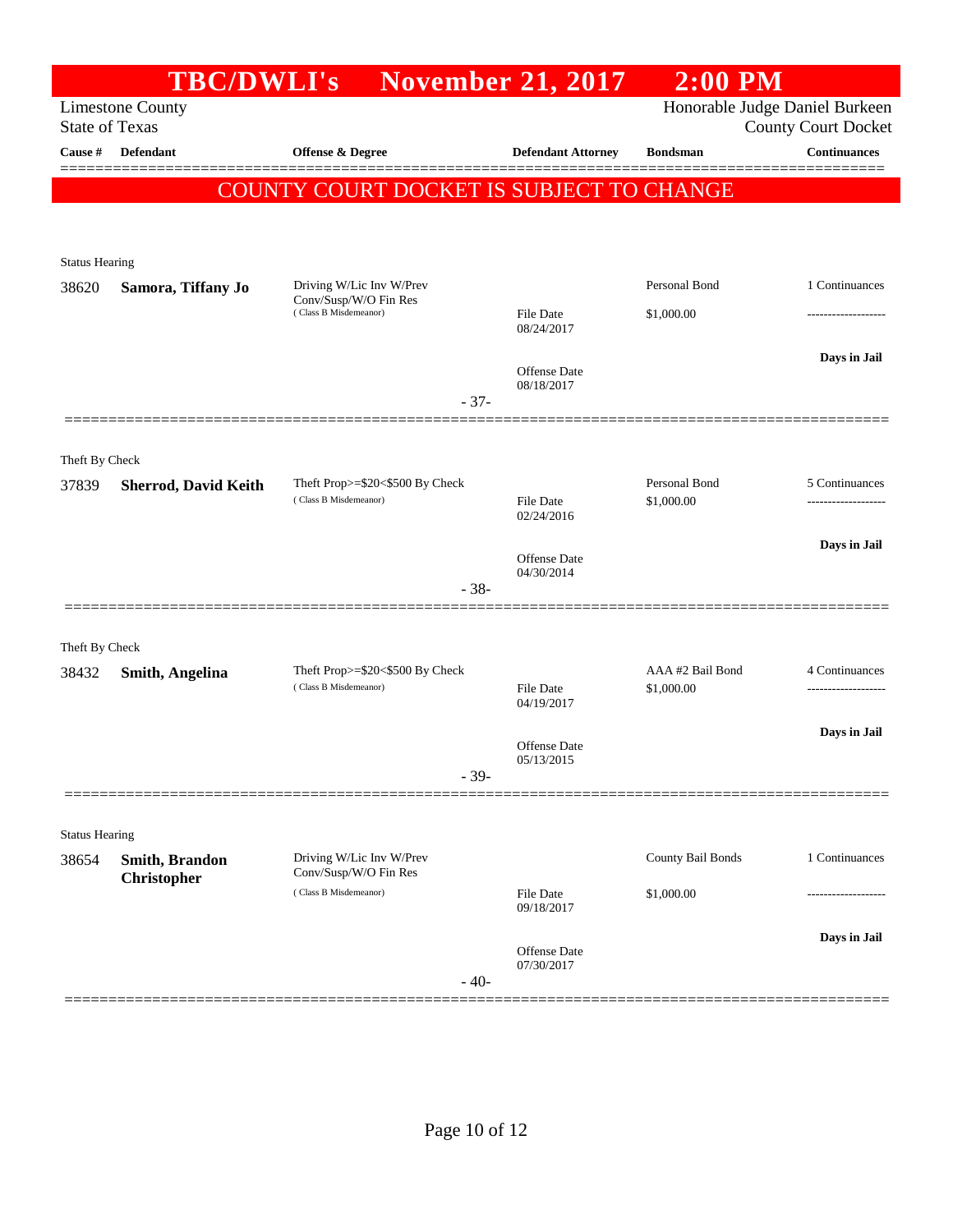|                                | <b>TBC/DWLI's</b>          |                                                   |        | <b>November 21, 2017</b>       | $2:00$ PM         |                                                              |
|--------------------------------|----------------------------|---------------------------------------------------|--------|--------------------------------|-------------------|--------------------------------------------------------------|
| <b>State of Texas</b>          | <b>Limestone County</b>    |                                                   |        |                                |                   | Honorable Judge Daniel Burkeen<br><b>County Court Docket</b> |
| Cause #                        | <b>Defendant</b>           | Offense & Degree                                  |        | <b>Defendant Attorney</b>      | <b>Bondsman</b>   | <b>Continuances</b>                                          |
|                                |                            | COUNTY COURT DOCKET IS SUBJECT TO CHANGE          |        |                                |                   |                                                              |
|                                |                            |                                                   |        |                                |                   |                                                              |
| Theft By Check                 |                            |                                                   |        |                                |                   |                                                              |
| 38488                          | Smith, Tawakani            | Theft Prop >=\$100<\$750                          |        |                                |                   | 1 Continuances                                               |
|                                |                            | (Class B Misdemeanor)                             |        | <b>File Date</b><br>05/09/2017 |                   |                                                              |
|                                |                            |                                                   |        | Offense Date                   |                   | Days in Jail                                                 |
|                                |                            |                                                   | $-41-$ | 06/28/2016                     |                   |                                                              |
|                                |                            |                                                   |        |                                |                   |                                                              |
| <b>Review Hearing</b><br>38526 | <b>Thompson, Jeffery</b>   | Driving W/Lic Inv W/Prev                          |        |                                | County Bail Bonds | 4 Continuances                                               |
|                                | <b>Allen</b>               | Conv/Susp/W/O Fin Res<br>(Class B Misdemeanor)    |        | <b>File Date</b>               | \$2,500.00        |                                                              |
|                                |                            |                                                   |        | 06/15/2017                     |                   |                                                              |
|                                |                            |                                                   |        | <b>Offense Date</b>            |                   | Days in Jail                                                 |
|                                |                            |                                                   | $-42-$ | 05/14/2017                     |                   |                                                              |
|                                |                            |                                                   |        |                                |                   |                                                              |
| <b>Review Hearing</b>          |                            |                                                   |        |                                |                   |                                                              |
| 38557                          | <b>Thompson, Stephanie</b> | Driving W/Lic Inv W/Prev<br>Conv/Susp/W/O Fin Res |        | Moore, David E.                | Personal Bond     | 5 Continuances                                               |
|                                | <b>Ruth</b>                | (Class B Misdemeanor)                             |        | <b>File Date</b>               | \$2,000.00        |                                                              |
|                                |                            |                                                   |        | 06/30/2017                     |                   |                                                              |
|                                |                            |                                                   |        | Offense Date                   |                   | Days in Jail                                                 |
|                                |                            |                                                   | $-43-$ | 05/22/2017                     |                   |                                                              |
|                                |                            |                                                   |        |                                |                   |                                                              |
| <b>Status Hearing</b>          |                            |                                                   |        |                                |                   |                                                              |
| 38128                          | <b>West, Chris Demont</b>  | Driving W/Lic Inv W/Prev<br>Conv/Susp/W/O Fin Res |        |                                | County Bail Bonds | 12 Continuances                                              |
|                                |                            | (Class B Misdemeanor)                             |        | <b>File Date</b><br>08/16/2016 | \$2,000.00        |                                                              |
|                                |                            |                                                   |        | Offense Date                   |                   | Days in Jail                                                 |
|                                |                            |                                                   | $-44-$ | 07/03/2016                     |                   |                                                              |
|                                |                            |                                                   |        |                                |                   |                                                              |